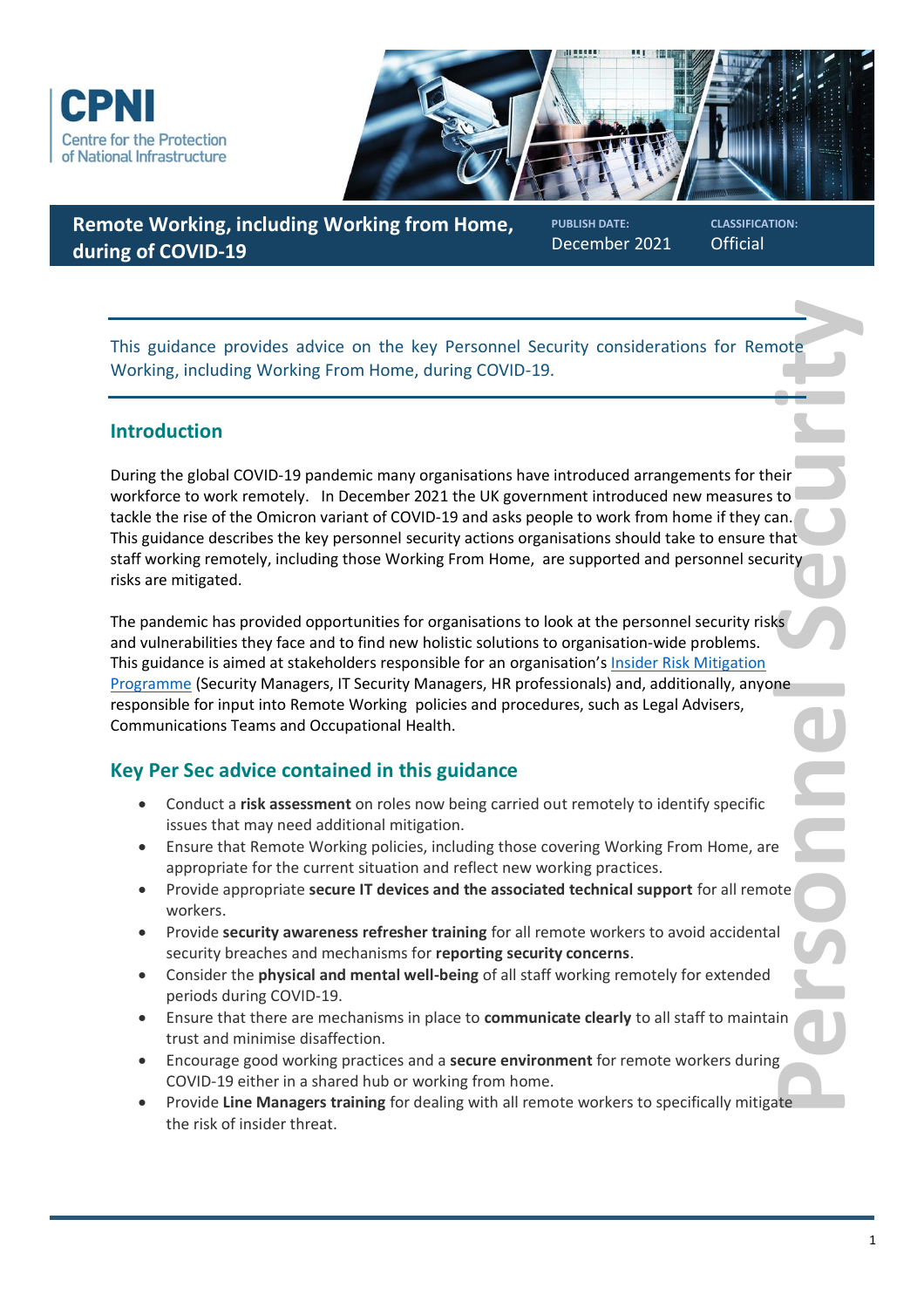## **1. Conduct a Personnel Risk Assessment for new remote working roles in your organisation.**

A Per Sec Risk Assessment can identify specific posts with a heightened security risk which may not be suitable for Remote Working during COVID-19 or need additional security measures in place. Further advice on Personal Security Risk Assessment can be found a[t www.cpni.gov.uk.](http://www.cpni.gov.uk/)

## **2. Update Remote Working policies**

Following a Per Sec Risk Assessment, organisations must ensure that any new COVID-19 security measures are included in security policies and communicated to all staff. Topics for inclusion in Remote Working policies may include: prohibited remote working roles, information security, financial arrangements, prohibited locations for remote working (including outside of the UK).

## **3. Provide remote working employees with appropriate IT equipment, guidance and training.**

• **Define a workspace** 

Ideally an employer or the remote worker should identify a suitably defined and secure area to carry out remote working during the pandemic. This may be a shared working hub provided by the employer, or this might be a dedicated space at home, which will separate work/home life. Appropriate furniture and IT equipment should be made available and, if necessary, organisations should provide secure storage containers for the storage of sensitive data and portable devices when they are not in use. The location of Smart devices within the home should be considered and technical security advice sought from the organisation's IT security team.

Home workers should educate family, friends and neighbours about their new Remote Working arrangements during COVID-19 and should be encouraged to consider using a system whereby others understand when they can and cannot be disturbed.

### • **IT equipment**

**PERSONNEL EXPRESSED CONTRIVERS** During the Pandemic organisations and remote workers should ensure that all IT equipment (including portable devices) functions properly. Organisations should also ensure that all IT equipment is provided with adequate encryption and security software to reduce the threat of electronic attack or theft of information. Remote workers should receive appropriate training in the use of all IT equipment allocated to them, and easy access to IT support to avoid accidental security breaches. Remote workers should be encouraged to report any IT concerns to the organisation's IT security team at the earliest opportunity.

### • **Reporting security concerns**

In addition to reporting IT concerns, remote workers should have mechanisms for reporting security concerns relating to their own vetting, behaviour of colleagues, physical and personnel security concerns they may encounter whilst working remotely.

#### **Disclaimer**

The information contained in this document is accurate as at the date it was created. It is intended as general<br>guidance only and you should not rely on it. This information should be adapted for use in the specific circum incurred or arising as a result of any error or omission in the guidance or arising from any person acting, relying upon<br>or otherwise using the guidance. Full terms and conditions governing the use of this guidance are ava **Freedom of Information Act (FOIA)** 

This information is supplied in confidence to the named reader and may not be disclosed further without prior approval from CPNI. This<br>information is exempt from disclosure under the Freedom of Information Act 2000 (FOIA)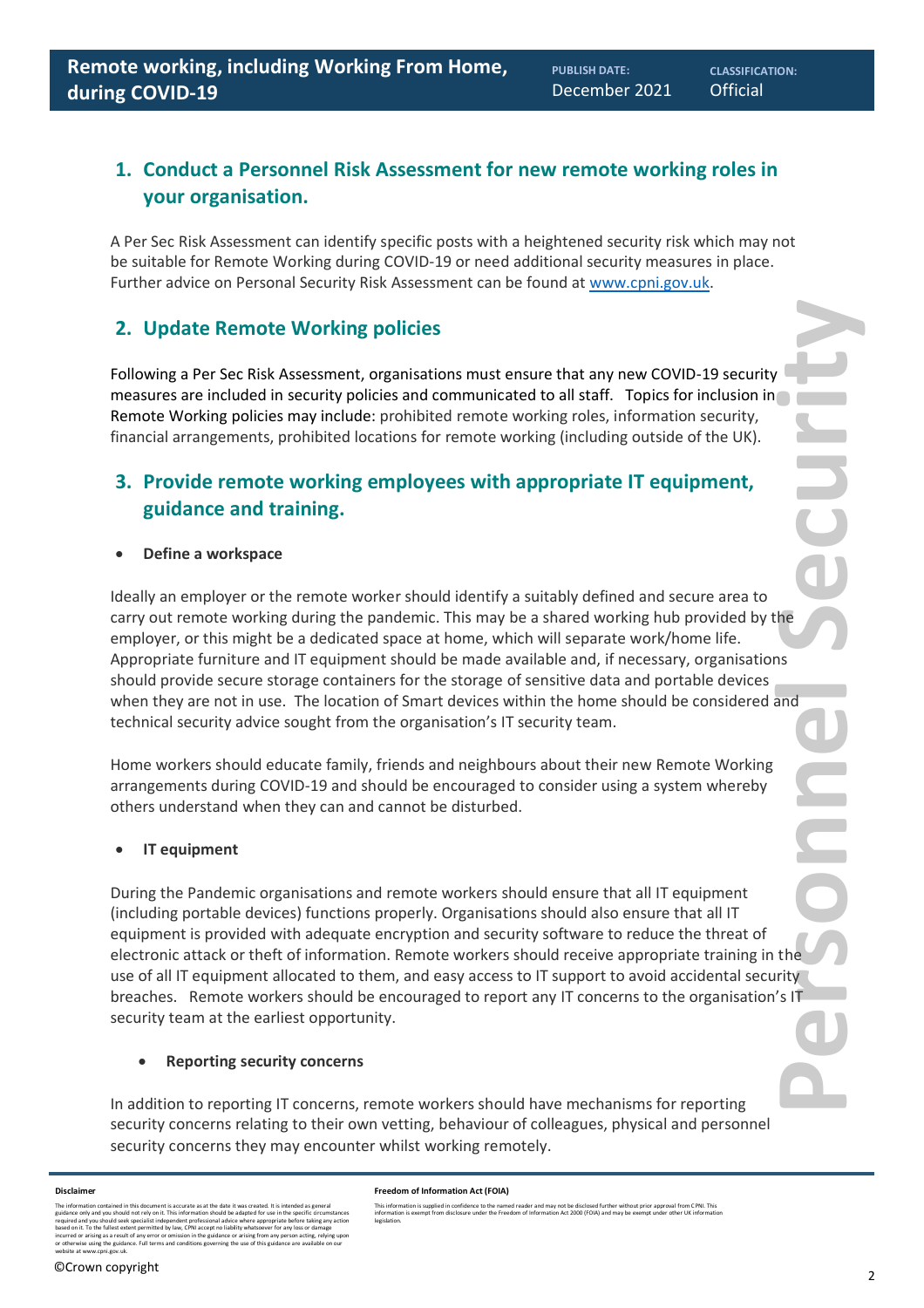### **4. Consider welfare issues for remote workers in your organisation.**

Managers have the same duty of care towards remote workers as they have for all other workers during COVID-19. However, there are some additional challenges for the manager to identify and resolve welfare issues quickly for those working remotely, especially where the need for Remote Working arrangements has continued for longer than most people originally envisaged at the start of the Pandemic. For many people Remote Working is an enjoyable experience, but some people do report feelings of social isolation and disconnection with the organisation. Managers should be able to identify the signs and symptoms of employees with personal issues, in particular isolation or lack of contact with colleagues by having regular one to one online meetings. Remote workers who believe that isolation is having a negative impact on their well-being should discuss with their manager how to overcome their difficulties; for example, this could include more frequent visits to the workplace where is it safe to do so. Sensitive handling of such cases will go a long way in ensuring that such problems do not escalate unnecessarily. Remote workers should have access to an organisation's welfare support mechanisms and Occupational Health Team.

During the Pandemic remote workers may need to work flexibly to fit around unusual circumstances such as childcare, self-isolation, ill-health or others in the household Working From Home too. This information should be shared with the Line Manager. Working hours should be monitored by both the remote worker and the line manager to identify instances of under- or overworking. Managers should ensure that remote workers are aware of the need to take regular breaks just as they would if they were on site. Managers should also ensure that remote workers take sufficient leave or time off in lieu for extra time worked.

Remote workers should inform their managers of absence from work due to sickness or other reasons as appropriate (e.g. compassionate leave) in accordance with the organisation's sickness and absence policies. Remote workers should also report any change in circumstances to their manager (e.g. change of address or working environment).

Online health and safety and ergonomic assessments should be undertaken as required. Home workers can be more inclined to work through their illnesses because they do not need to commute; nevertheless, employers should ensure that employees take sufficient time off to recover from sickness.

## **5. Managing remote working: personnel security considerations.**

Good management is always key to reducing the risk of employee disaffection and the potential for an insider act occurring, and the same high standards must apply to managing remote workers during COVID-19.

Line Managers must be accessible to remote workers during the Pandemic so issues can be identified at an early stage and discussed and resolved as appropriate.

#### **Disclaimer**

The information contained in this document is accurate as at the date it was created. It is intended as general<br>guidance only and you should not rely on it. This information should be adapted for use in the specific circum incurred or arising as a result of any error or omission in the guidance or arising from any person acting, relying upon<br>or otherwise using the guidance. Full terms and conditions governing the use of this guidance are ava

legislation.

This information is supplied in confidence to the named reader and may not be disclosed further without prior approval from CPNI. This<br>information is exempt from disclosure under the Freedom of Information Act 2000 (FOIA)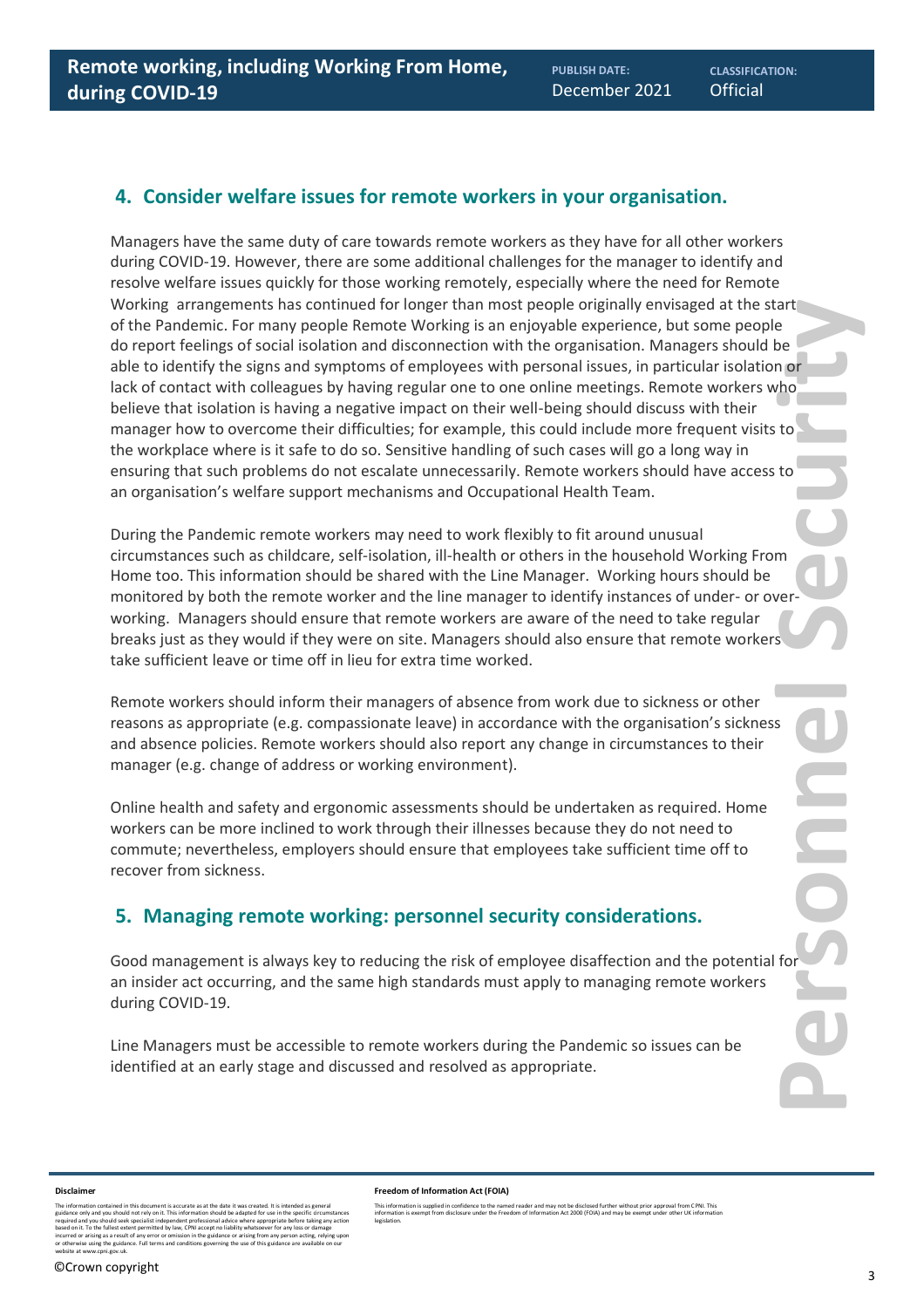Managers must be able to trust their remote workers to complete their work without the need for constant supervision or micro-management. Being too controlling may cause resentment amongst staff and will erode trust in the manager. CPNI have produced guidance for organisations in developing trust during a pandemic:

[https://www.cpni.gov.uk/system/files/documents/93/4c/Organisation%20Trust%20factsheet%20v](https://www.cpni.gov.uk/system/files/documents/93/4c/Organisation%20Trust%20factsheet%20v3.2.pdf) [3.2.pdf.](https://www.cpni.gov.uk/system/files/documents/93/4c/Organisation%20Trust%20factsheet%20v3.2.pdf)

The following actions are recommended to support the Line Managers of remote workers:

### • **Set SMART job objectives**

During COVID-19 managers and remote workers are still advised to meet to set and record SMART job and development objectives (this should include agreement on the collation of evidence of work completed). This will reduce the risk of remote workers over- or under- working. If duties or responsibilities change, this must be recorded.

### • **Agree schedule for meetings**

Agreement should also be reached on the number and frequency of meetings to be held throughout the year to discuss matters such as objectives and target setting, performance reviews, organisational and welfare matters. These meetings can be a mixture of the formal and informal. Consideration should also be given to the means of communication, i.e. regular face-to-face contact (particularly if discussing sensitive issues), e-mails, instant messaging or video-conferencing.

### • **Feedback**

Managers and remote workers should actively seek and offer feedback on their respective performances throughout the Pandemic. Feedback must be fair, consistent and proportionate to be of value to both the manager and the remote worker. Feedback should be sought from a variety of sources including management, colleagues and clients on subjects including performance and behaviour. For example, this could be achieved by conducting 360-degree appraisals.

### • **Training and development**

Personal and career development for the remote worker should be no different from that of other workers during COVID-19. The manager should assess the needs of the remote worker and of the team to determine the most appropriate form of training, be it face-to-face, web-based or by video-conferencing.

### • **Disciplinary issues**

Managers should take appropriate action if remote workers fail to meet job objectives or targets, not work contracted hours, or behave inappropriately (e.g. misuse IT equipment, lose company equipment or information) but taking into account the extenuating circumstances that employees face during COVID-19.

**Freedom of Information Act (FOIA)** 

#### **Disclaimer**

The information contained in this document is accurate as at the date it was created. It is intended as general<br>guidance only and you should not rely on it. This information should be adapted for use in the specific circum incurred or arising as a result of any error or omission in the guidance or arising from any person acting, relying upon<br>or otherwise using the guidance. Full terms and conditions governing the use of this guidance are ava

This information is supplied in confidence to the named reader and may not be disclosed further without prior approval from CPNI. This<br>information is exempt from disclosure under the Freedom of Information Act 2000 (FOIA) legislation.